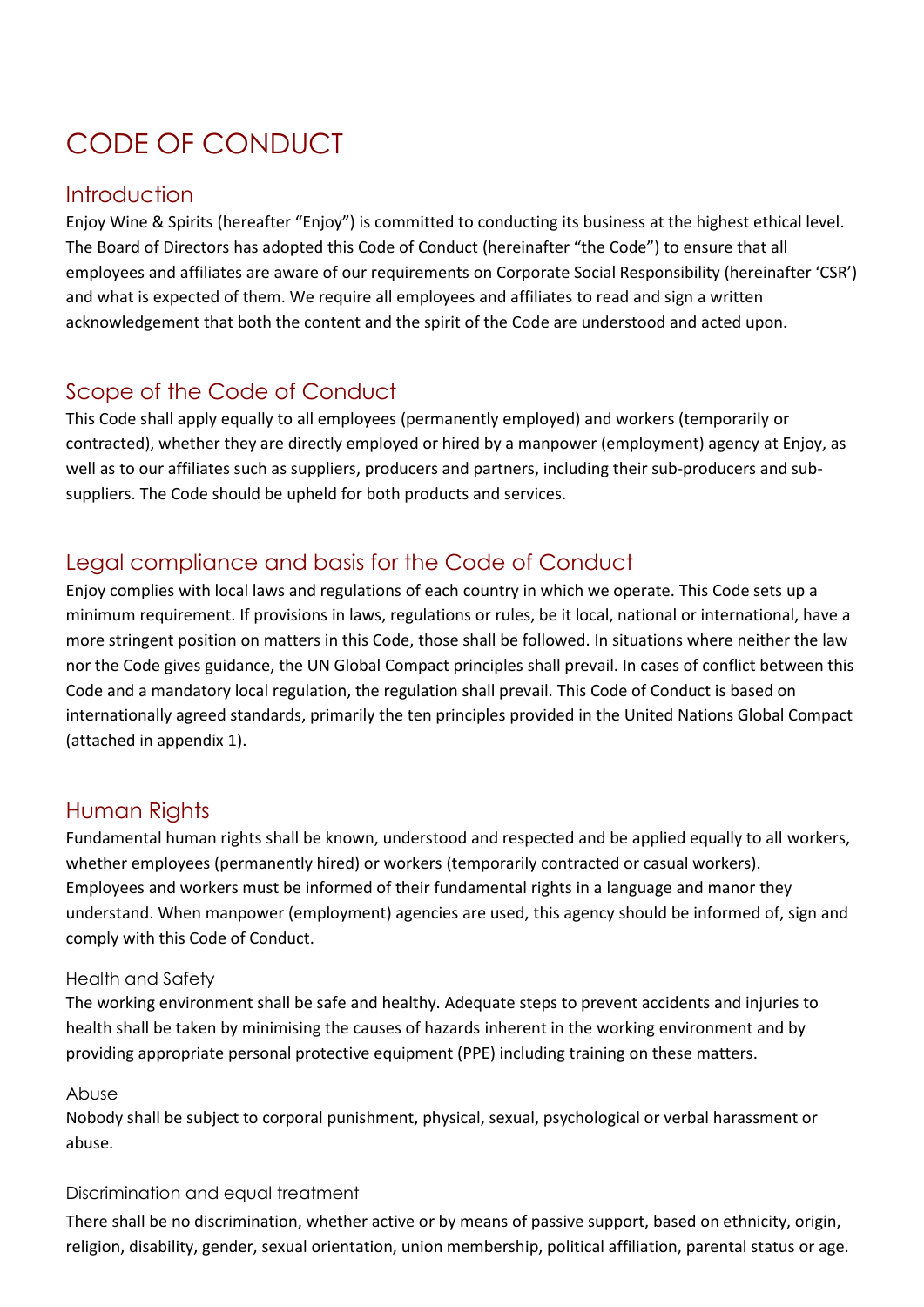# Labour rights

### Forced Labour

Forced labour, exploited or bonded labour is strictly forbidden. Nor shall employees or workers be required to lodge deposits or original identity papers at any time of employment.

#### Child Labour

It is strictly forbidden to use children or minors under the minimum working age established by local law or fifteen (15) years, whichever is lower, as labour force.

Employees or workers under eighteen (18) years of age shall not be engaged in any form of hazardous or heavy work or on night shifts.

### Freedom of Association

The rights of employees and workers to freely associate and bargain collectively shall be recognised and respected.

### Working Hours and contracts

A normal working week shall be limited to 40 hours excluding overtime. All overtime shall be voluntary and not exceed 12 hours per week and not be requested on a regular basis. All overtime shall be compensated at a premium rate.

All employees and workers shall have written contracts in a language they comprehend specifying the terms of employment including salary with benefits and taxes, pay date, leave and terms of termination.

#### Wages and benefits

All employees and workers shall have the right to equal pay for equal work. No deductions for disciplinary measures or any form of contract fees may be made from employee wages.

Employees and workers shall be paid a living wage; there should be a clear calculation of this that is transparent to employees. A living wage should at least meet the national or industry minimum standards and be sufficient to cover the basic needs of personnel and provide some discretionary income. Employees should also have the right to a periodic annual leave.

### **Environment**

#### Best environmental solutions, precautionary approach

The best environmental solutions when developing our business and products should be used if reasonable. If given a choice of products and services the alternative with the lesser environmental impact should be chosen.

#### Energy and water consumption

Producers, suppliers and affiliates are required to continuously take action to minimise and reduce their energy and water consumption. When procuring energy, priority should be given to energy from renewable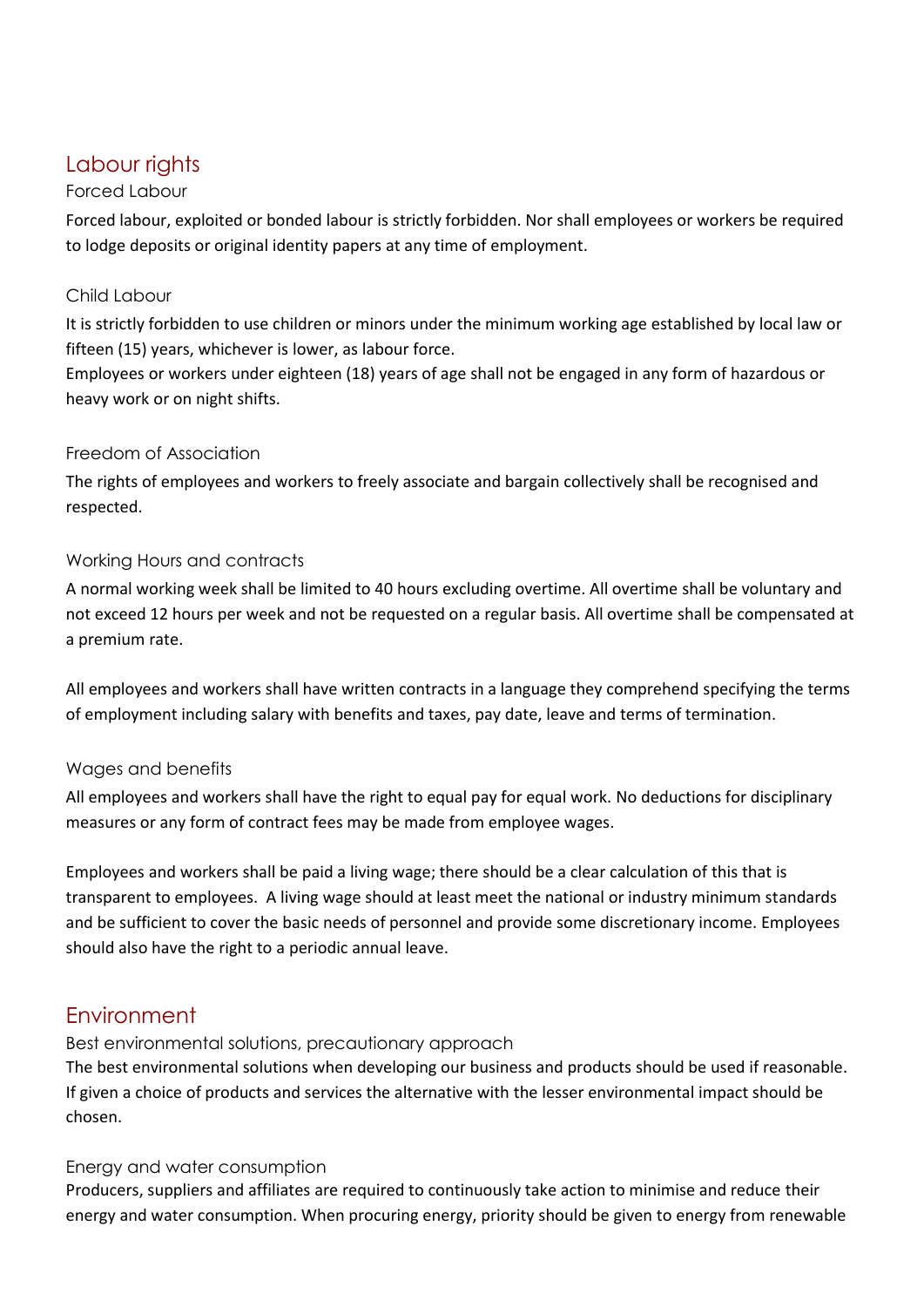sources and water shall be sourced in a responsible way to ensure that surrounding water sources are not negatively affected. When possible water shall be recycled or reused.

#### Greenhouse gas emissions

When choosing means of transportation of people and goods, the means with the least greenhouse gas emissions should be used. Efforts should be made to constantly reduce emissions of greenhouse gases from production and operations.

#### Waste management

The amount of waste (solid, effluent or fugitive) should be minimised. Waste should be recycled or sent to modern waste plants (including landfills and municipal systems). The choice should be made to ensure as little impact on the environment as possible.

#### Chemicals and hazardous substances

Hazardous chemicals and substances (e.g. pesticides) should be eliminated when possible and if necessary always kept to an absolute minimum in the operations. If hazardous chemicals or substances are used, a safe and correct handling with disposal, including the keeping of current and accurate MSDS (Material Safety Data Sheet) must be ensured with the highest regard to protect people and the environment is required.

### Anti-corruption

#### Bribes and gifts

No employee may offer, ask, give or accept, directly or indirectly, any undue advantage for personal or corporate gain or decision from any party.

#### Fair competition

Fair competition and open markets should be respected as this works in favour of conducting good and sound business.

#### Conflict of interest

Business decisions are always made in the best interest of the company. Personal relations or considerations may never influence our decision-making. This includes not only potential gains for the employee, but also for relatives and friends. To avoid conflict of interest, employees may not, without the company's written consent, work outside the company (e g employment, consultancy, Board membership). Should there be any risk, however small, of conflict of interest, employees are expected to immediately inform their manager.

#### Political involvement

Neutrality with regard to political parties and candidates should be observed, and applicable international treaties and national legislation on lobbying activities should be respected.

#### Fraud, extortion, money laundering and other related crimes

Applicable national and international regulations aiming at preventing, detecting and remedying economic crime and, in particular, fraud, extortion, money laundering and other related crimes, shall be abided to.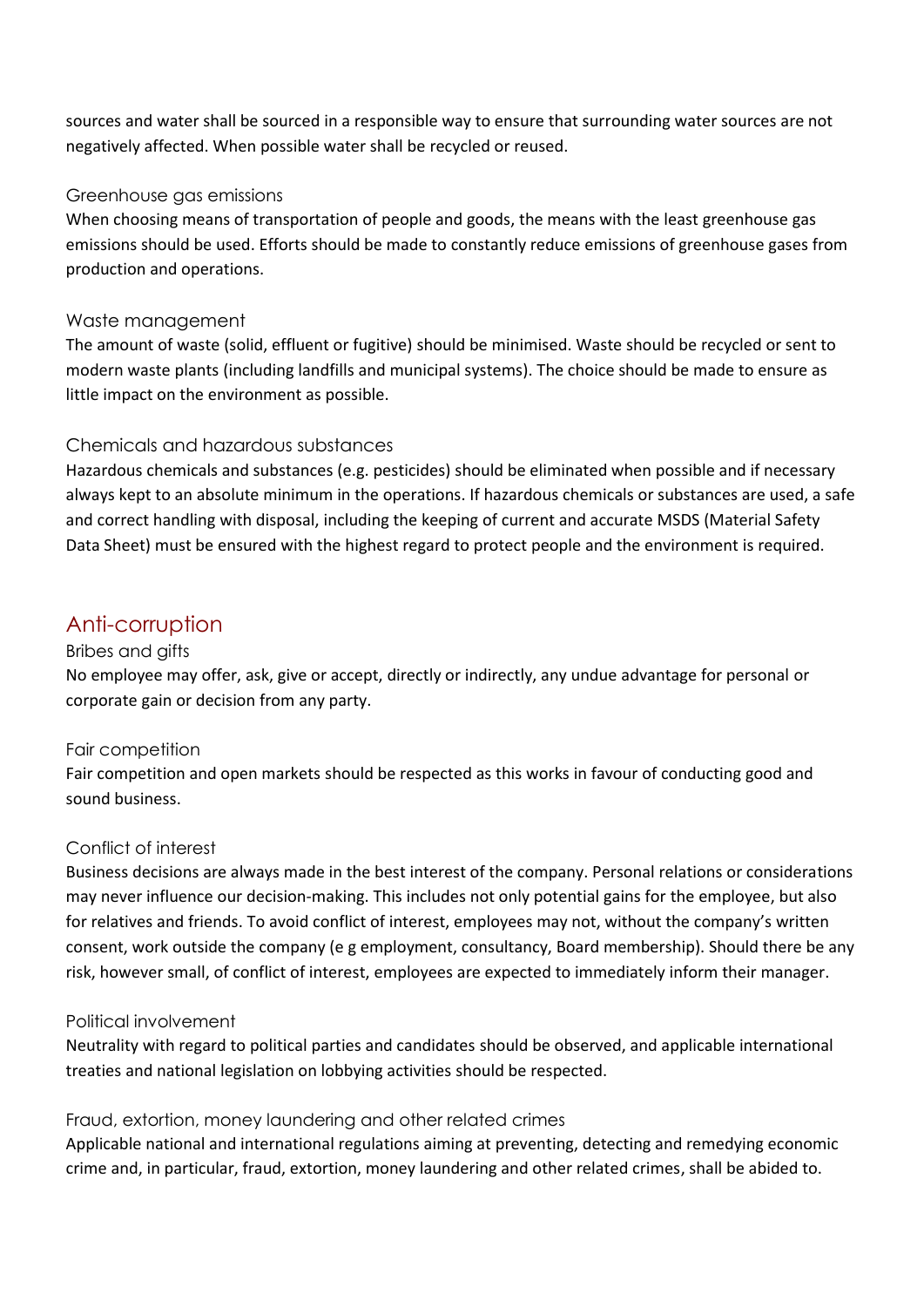# Compliance, consequences and reporting violations

It is the responsibility of Enjoy's managers to make sure that both the content and the spirit of this Code of Conduct are communicated, understood and acted upon within the organisation and to ensure that employees reveal behaviour that may be non-compliant with the Code. Producers, suppliers or other affiliates to Enjoy are encouraged to raise any matter of concern with regards to the Code of Conduct.

Enjoy reserves the right to visit producers, suppliers and other affiliates and their sub-suppliers or subproducers, to ensure compliance of this Code. We may not automatically end a relationship with a violating partner. A violation may, however, lead to a dialogue and course of action, such as a request for a financial compensation relative to the damage Enjoy suffered, to remedy the identified problem. Should there still be a lack of compliance, we reserve the right to take further actions, including a termination of the contract. However, if the breach is of a serious nature with financial implication to Enjoy, the contract may be terminated immediately.

If or when an employee, worker, producer or supplier affiliate is informed of, or suspects, any activities that may be in violation of this Code, this person shall report it to any manager the reporting person finds appropriate or to the CSR-manager. No retaliation or consequences will be made towards reporting person or organisation as long as the report is made in honest and good intent.

Reports can be in the following ways:

- E-mail to [report.violations@enjoywine.se](mailto:report.violations@enjoywine.se)
- · Telephone call at +46 8 556 947 15 or fax to + 46 8 556 947 01
- Letter to Enjoy Wine & Spirits AB Alsnögatan 11, SE-116 41 Stockholm
- Webform at <http://www.enjoywine.se/reportviolations>

Such reporting should also be undertaken if there is a suspicion that a violation might occur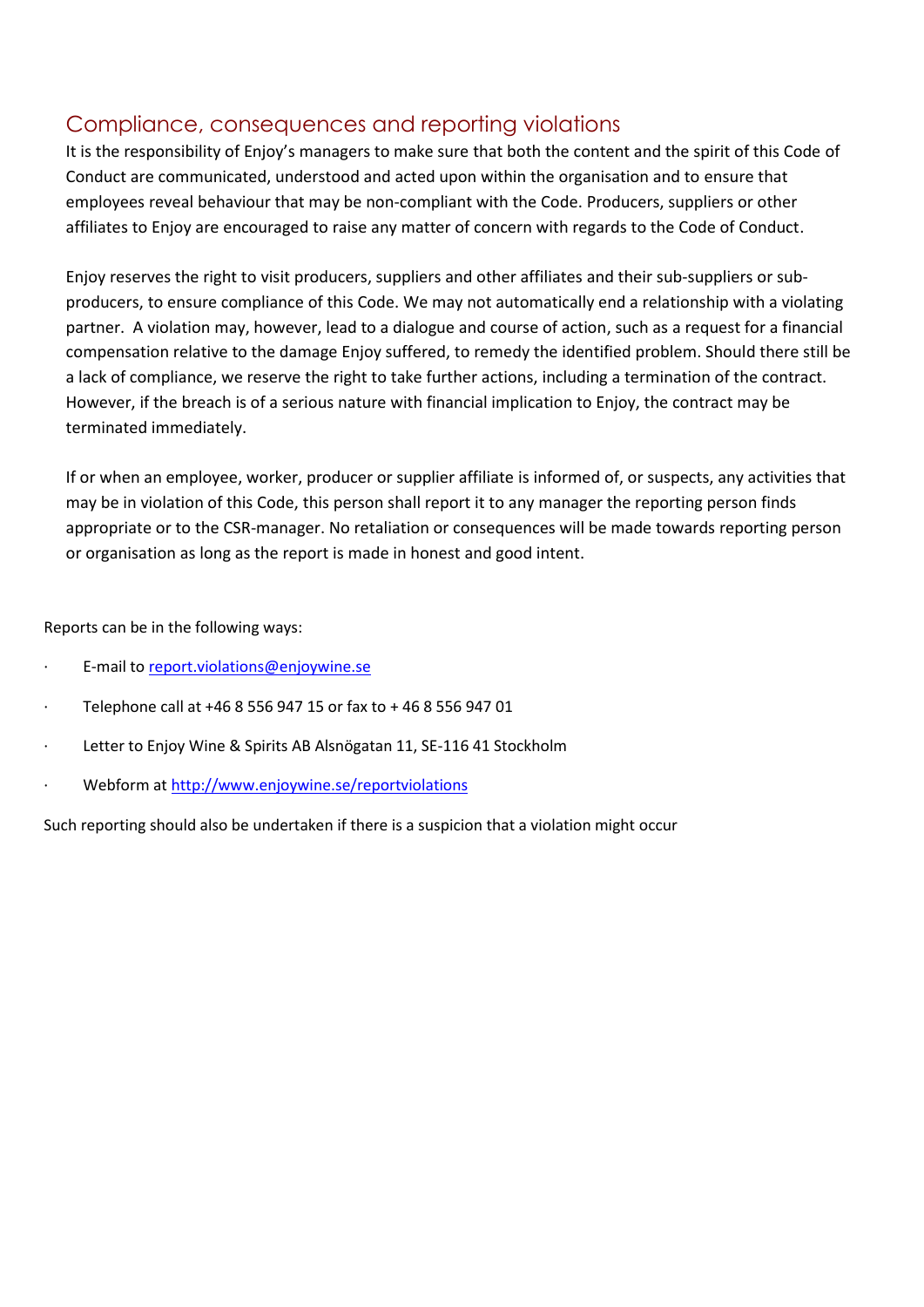#### ACKNOWLEDGEMENT

I acknowledge that I have received, read and understood Enjoy Wine & Spirits' Code of Conduct and that my conduct at all times must comply with the standards set out in this Code.

| Signature:      |  |
|-----------------|--|
|                 |  |
| Name:           |  |
|                 |  |
|                 |  |
|                 |  |
| Place and Date: |  |